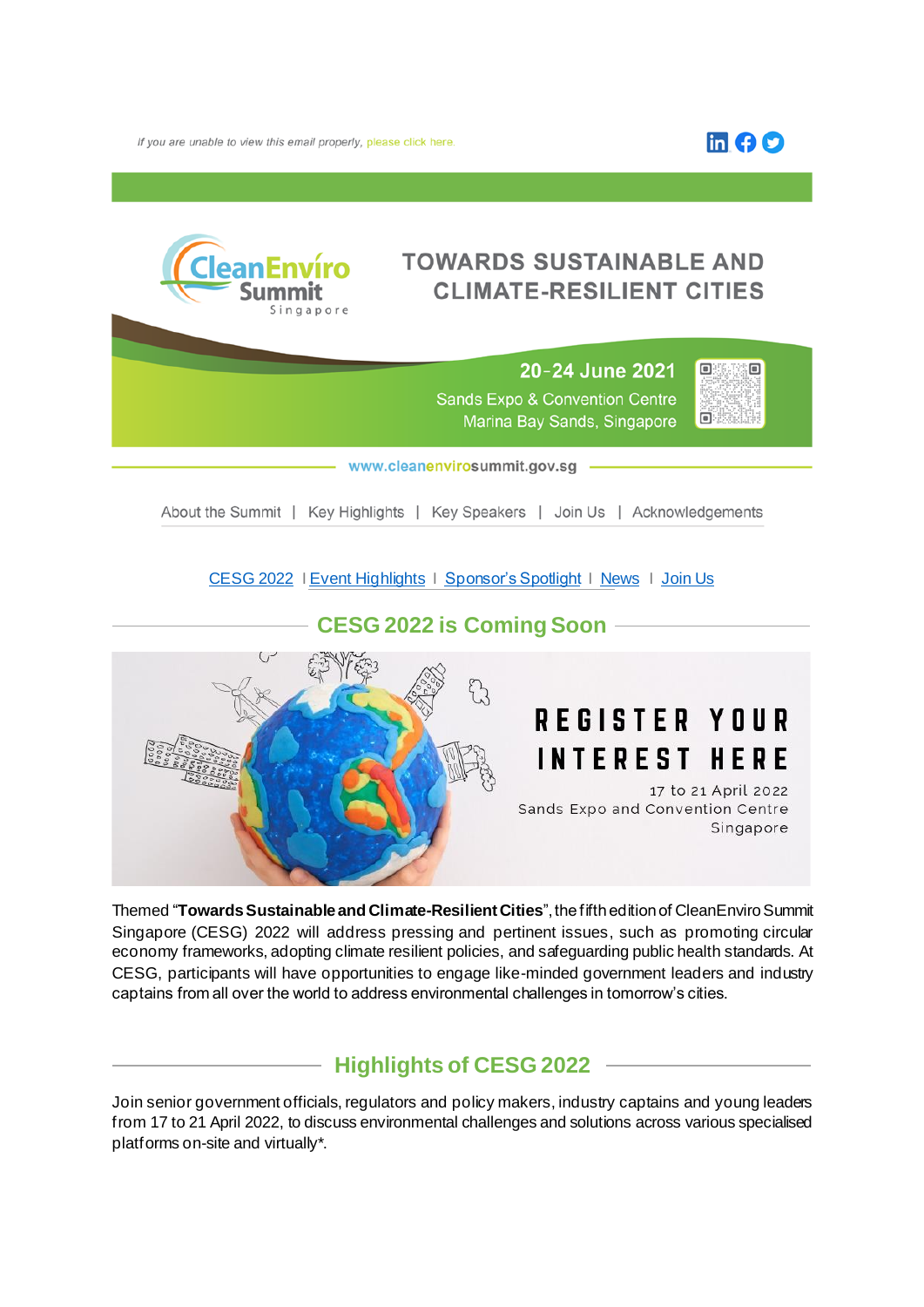

#### **Clean Environment Leaders Summit (CELS)**

Examine policies, innovations and international collaborations from a strategic standpoint, to address the environmental needs and challenges of growing cities. The plenaries will focus on accelerating climate action and decarbonisation leading up to COP27, and resource resilience in the Asia Pacific.

#### **Clean Environment Convention (CEC)**

A platform for industry professionals, academics and technical experts to exchange ideas, technological innovations and best practices to address current and emerging environmental challenges under the themes of sustainable energy, resource resilience, public health and climate change.

#### **Youth Environment Leaders Immersion Programme**

A new and unique platform in the environmental landscape for young leaders in Singapore to network, discuss key environmental issues, share ideas and rally their peers for a more Sustainable Singapore.

#### **Environment Expo**

Experience cutting edge, leading technologies such as autonomous robotics, smart sensors, biomimicry, carbon capture and storage and augmented reality, related to sustainability and climate resilience, as well as the latest innovations from the environmental services sector.

\**Information about on-site and virtual passes will be made available soon.*

# **Sponsor's Spotlight: LionsBot International**

With an army of robots, cleaning a building will be less laborious and more efficient for the cleaning crew. With a heightened emphasis on hygiene and cleanliness amid the pandemic, we are constantly seeking new technologies that could revolutionise the way cleaning is done. LionsBot's Leobot fleet is one of the innovations we will be showcasing at the CESG 2022, along with other Environmental Services solutions to scale cleaning to an industrial level, while making it more efficient, effective and safe.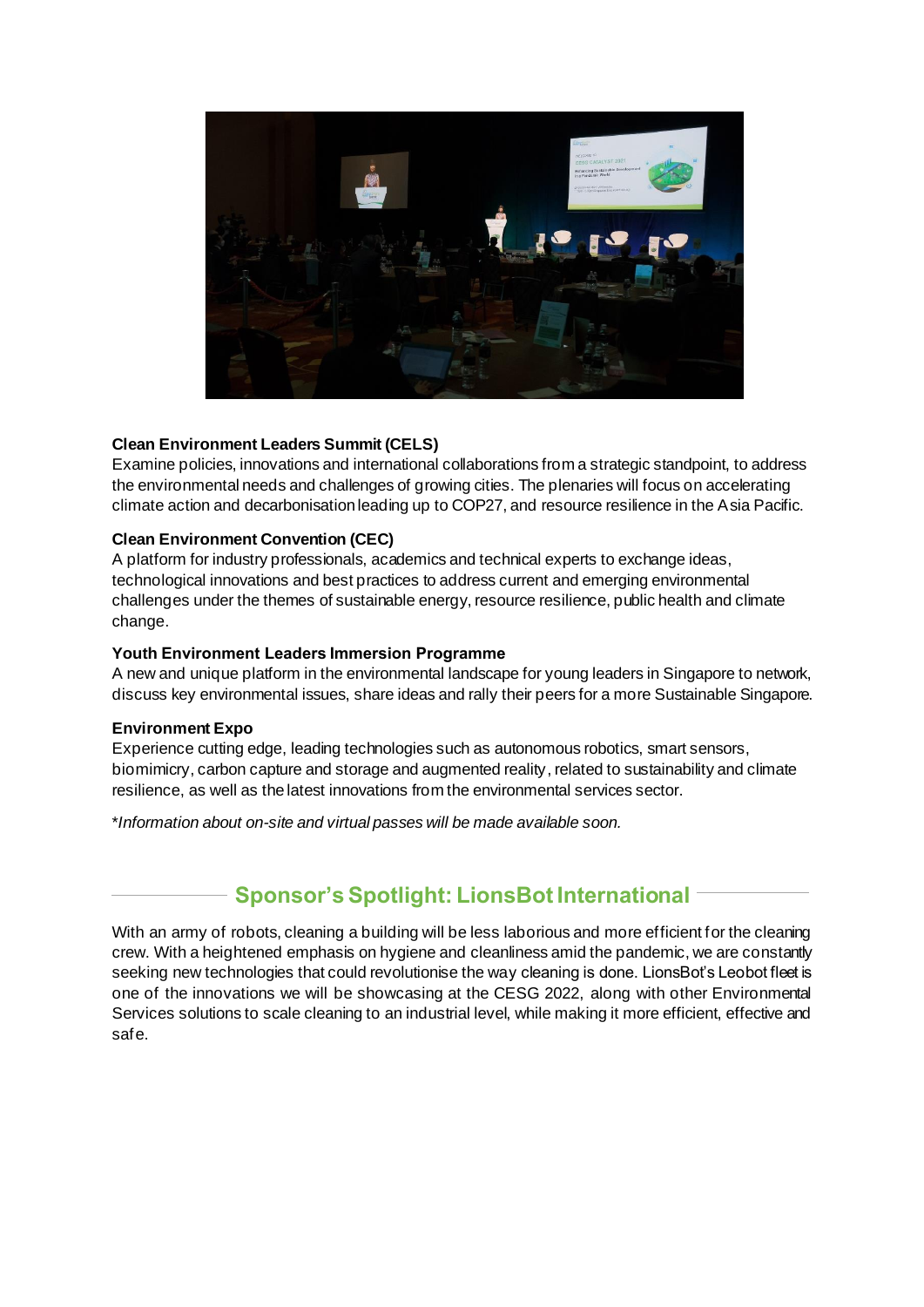



### **News**



Outcomes-based contracting (OBC) is procurement practice that addresses the challenge of increasing manpower to meet service demands. OBC specifies the desired outcomes and service quality instead of prescribing the required headcount and will enable service providers to adopt innovative technology, enhance processes and offer better solutions to improve productivity and delivery quality cleaning services.

Singapore's National Environment Agency has worked with industry stakeholders to develop a guide on outcome-based contracting, which can be downloaded **here** 

### **Join Us**



**[Update Your Preferences](https://form.gov.sg/#!/60c1bfdeeffdaf0011c951ea) & Topics of Interest**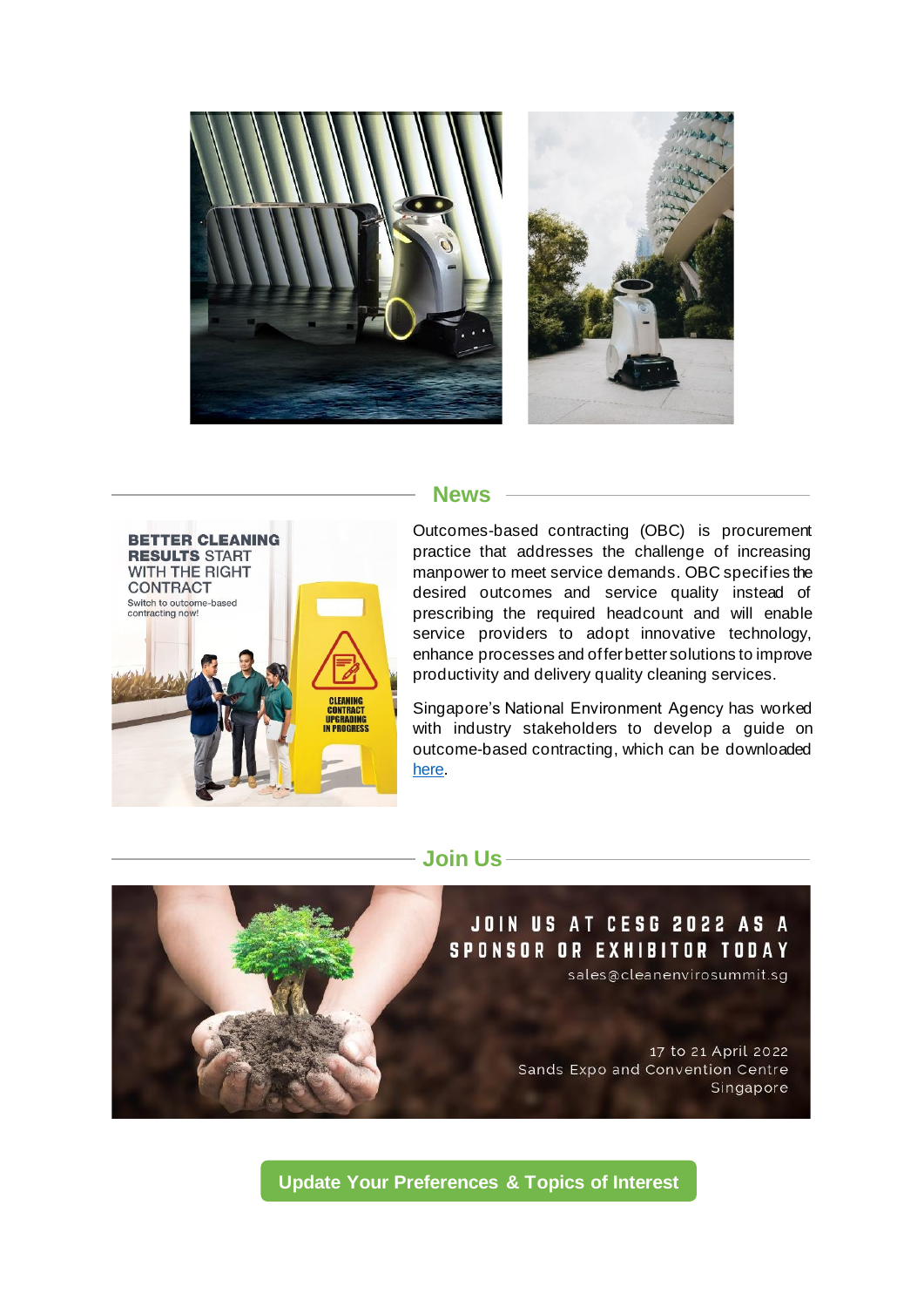### MA Acknowledgements ORGANISED BY IN CONJUNCTION WITH EVENT ORGANISER experia National<br>Environment<br>Agency WORLD<br>CITIES<br>SUMMIT Singapore<br>International<br>Water Week events that influence FOUNDING SPONSORS motivate our planet  $\mathfrak{P}$  $\equiv$  SoftBank **DOWA ECO-SYSTEM LIONSBOT** JFE PLATINUM SPONSORS MITSUBISHI HEAVY INDUSTRIES **GOLD SPONSORS ALBA V Q** VEOLIA CORPORATE SPONSORS **Keppel Seghers** STRATEGIC PARTNERS EUnited<br>
Cleaning<br>
Deaning Macrims gofm **EXISWA IFMA** Singapore **ADB** Z **USEAS**  $\bigoplus$ **WMRAS SPM** THE WORLD BANK SUPPORTING ORGANISATIONS **SCIC** Singapore<br>Manufacturing<br>Federation<br>annufacturing the Co ●新加坡中年總商會 Singapore<br>Environment **Global Compact**<br>Network Singapore (Æ ENDORSED BY SUPPORTED BY HELD IN (sc) aif<sup>1</sup>  $\mathbf{U}$ e2i SINGAPOre